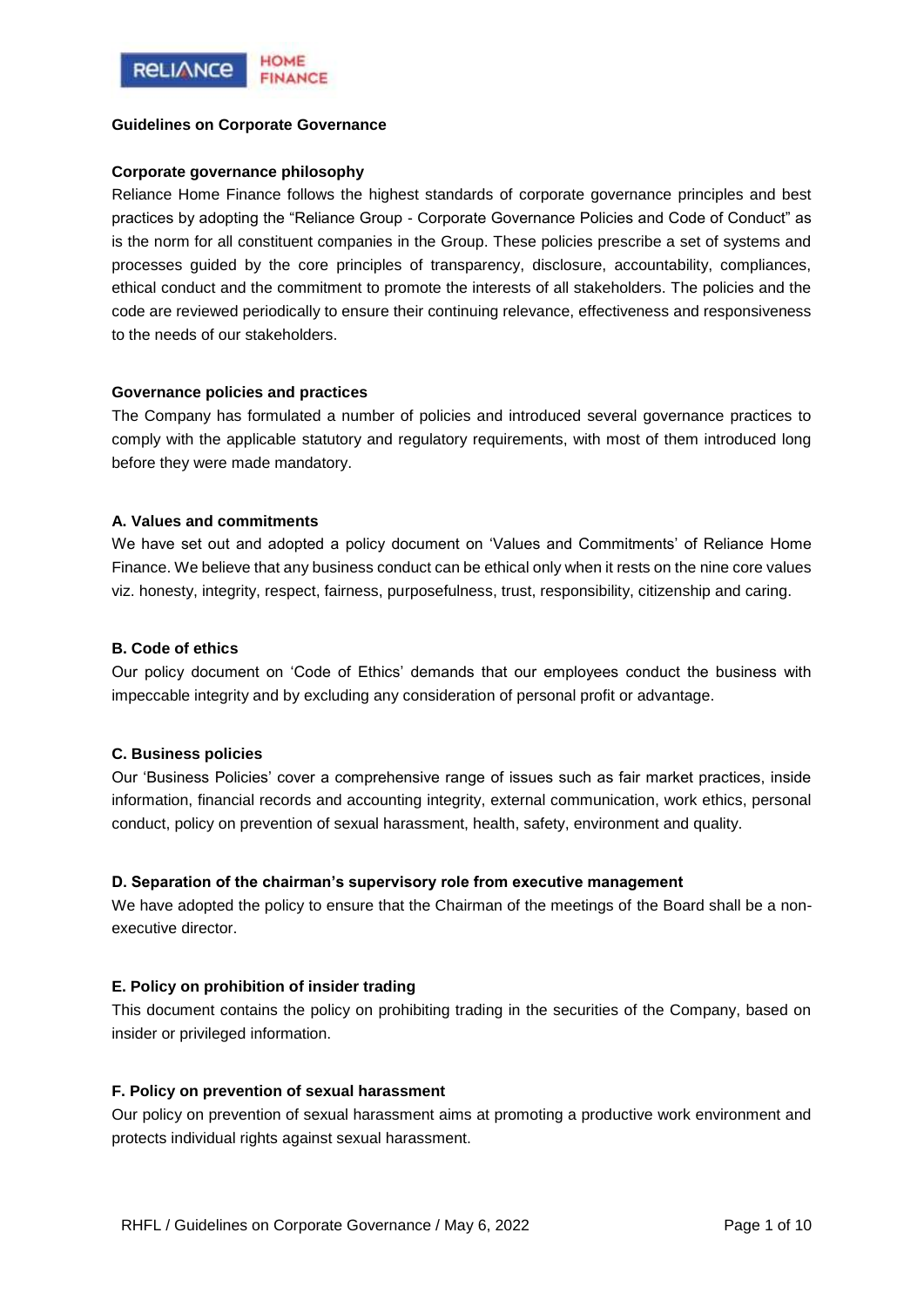

## **G. Ombudspersons & Whistle Blower (Vigil Mechanism) policy**

Our Ombudspersons & Whistle Blower (Vigil Mechanism) policy encourages disclosure in good faith of any wrongful conduct on a matter of general concern and protects the whistle blower from any adverse personnel action. The vigil mechanism has been overseen by the Audit Committee. It is affirmed that no person has been denied direct access to the Chairperson of the Audit Committee.

## **H. Environment policy**

The Company is committed to achieving excellence in environmental performance, preservation and promotion of clean environment. These are the fundamental concern in all our business activities.

## **I. Risk management**

Our risk management procedures ensure that the management controls various business related risks through means of a properly defined framework.

## **J. Boardroom practices**

#### **a. Chairman**

In line with the highest global standards of corporate governance, the Board has separated the Chairman's role from that of an executive in managing day-to-day business affairs as the Board and Committee Meetings of the Company are chaired by non-executive directors.

### **b. Board charter**

The Company has a comprehensive charter which sets out clear and transparent guidelines on matters relating to the composition of the Board, the scope and function of the Board and its Committees, etc.

#### **c. Board committees**

Pursuant to the provisions of the Companies Act, 2013 (the 'Act'), the Securities and Exchange Board of India (Listing Obligations and Disclosure Requirements) Regulations, 2015 ("Listing Regulations") and applicable guidelines and directions issued by the National Housing Bank (NHB) / Reserve Bank of India (RBI), from time to time, the Board had constituted the Audit Committee, Nomination and Remuneration Committee, Stakeholders Relationship Committee, Corporate Social Responsibility (CSR) Committee, Risk Management Committee, IT Strategy Committee and Wilful Defaulters Review Committee.

#### **d. Selection of independent directors**

Considering the requirement of skill sets on the Board, eminent people having an independent standing in their respective field / profession, and who can effectively contribute to the Company's business and policy decisions are considered by the Nomination and Remuneration Committee, for appointment, as Independent Directors on the Board. The Committee, inter-alia, considers qualification, positive attributes, area of expertise, their independence and number of directorships and memberships held in various committees of other companies by such persons. The Board considers the Committee's recommendation and takes appropriate decision.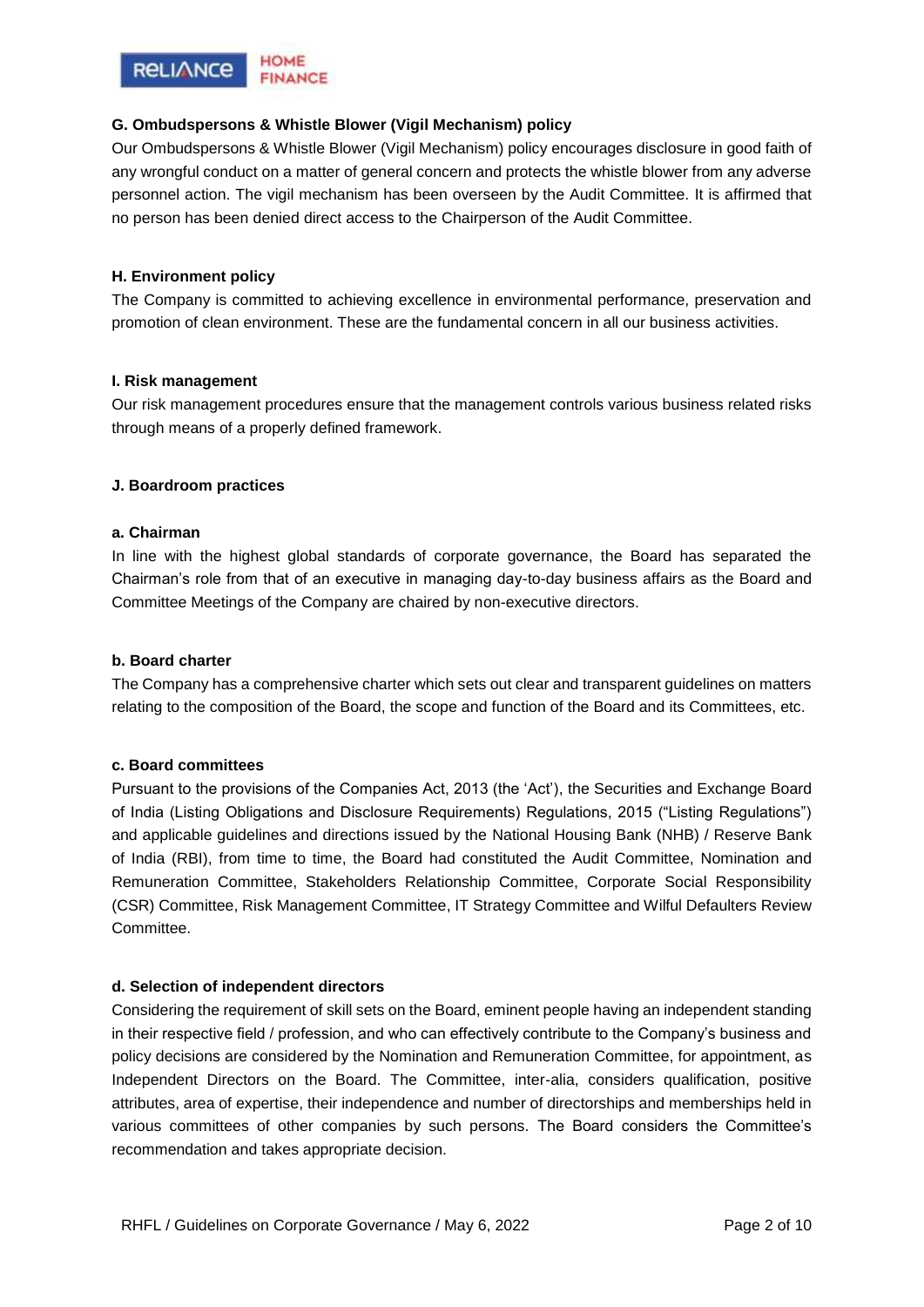

Every Independent Director, at the first meeting of the Board in which she / he participates as a Director and thereafter at the first meeting of the Board in every financial year or whenever there is any change in the circumstances which may affect her / his status as an Independent Director, provides a declaration that she / he meets with the criteria of independence as provided under law.

## **e. Tenure of independent directors**

Tenure of independent directors on the Board of the Company shall not exceed the time period as per provisions of the Act and the Listing Regulations, as amended, from time to time.

## **f. Independent director's interaction with stakeholders**

Members of the Stakeholders Relationship Committee interact with stakeholders on their suggestions and queries, if any, which are forwarded to the Company Secretary.

## **g. Familiarisation of board members**

The Board members are periodically given formal orientation and training with respect to the Company's vision, strategic direction, core values including ethics, corporate governance practices, financial matters and business operations. The Directors are facilitated to get familiar with the Company's functions at the operational levels. Periodic presentations are made at the Board and Committee Meetings, on business and performance updates of the Company, business strategy and risks involved. The Board members are also provided with the necessary documents, reports and internal policies to enable them to familiarise with the Company's procedures and practices. Periodic updates for members are also given out on relevant statutory changes and on important issues impacting the Company's business environment.

#### **h. Meeting of independent directors with operating team**

The independent directors of the Company meet in executive sessions with the various operating teams as and when they deem necessary. These discussions may include topics such as operating policies and procedures, risk management strategies, measures to improve efficiencies, performance and compensation, strategic issues for Board consideration, flow of information to directors, management progression and succession and others, as the independent directors may determine. During these executive sessions, the independent directors have access to members of management and other advisors, as the independent directors may determine and deem fit.

#### **K. Role of the Company Secretary in Governance Process**

The Company Secretary plays a key role in ensuring that the Board procedures are followed and regularly reviewed. The Company Secretary ensures that all relevant information, details and documents are made available to the Directors and senior management for effective decision making at the meetings. The Company Secretary is primarily responsible, to assist the Board in the conduct of affairs of the Company, to ensure compliance with applicable statutory requirements and Secretarial Standards, to provide guidance to Directors and to facilitate convening of meetings. She interfaces between the management and regulatory authorities for governance matters. All the directors of the Company have access to the advice and services of the Company Secretary.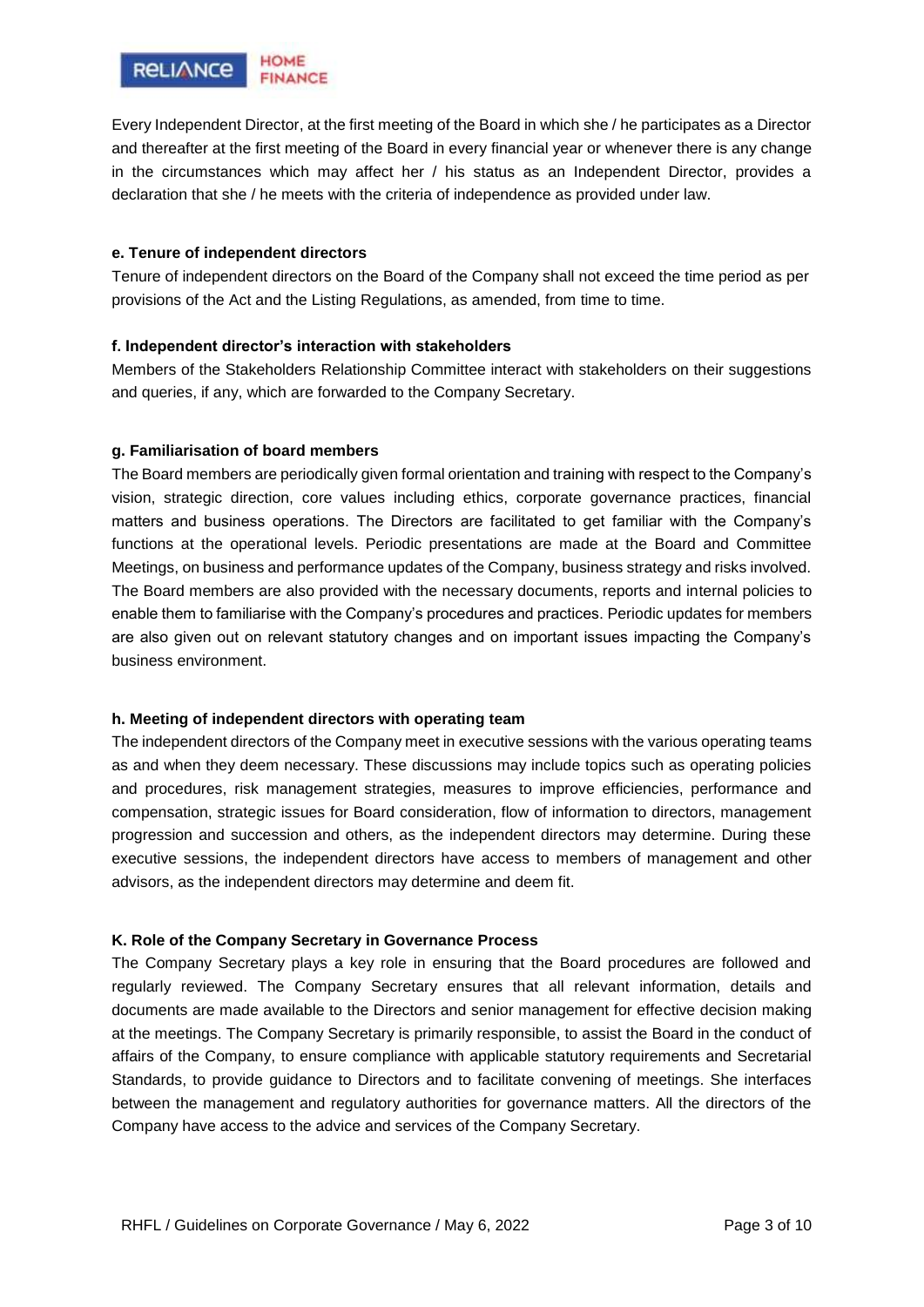

# **L. Independent Statutory Auditors**

The Company's accounts are audited by independent audit firm as Statutory Auditors of the Company.

## **M. Compliance with the Listing Regulations**

During the year, the Company is compliant with the mandatory requirements of the Listing Regulations.

## **N. Board of Directors**

### I. **Board composition**

- 1. **Board strength and representation**
- a. Board strength and representation is as per the applicable provisions of the Act and Listing Regulations.
- b. None of the directors have any business relationship with the Company.
- c. None of the directors have received any loans and advances from the Company during the financial year.
- d. None of the directors are related to any other director.
- e. All the Independent Directors of the Company furnish a declaration at the time of their appointment and also annually that they meet the criteria of independence as provided under law. The Board reviews the same and is of the opinion, that the Independent Directors fulfill the conditions specified in the Act and the Listing Regulations and are independent of the management. The Company's Independent Directors meet at least once in every financial year without the attendance of Non-Independent Directors and Management Personnel.

## 2. **Conduct of Board proceedings**

The day-to-day business is conducted by the executives of the Company under the direction of the Board. The Board holds minimum four meetings every year to review and discuss the performance of the Company, its future plans, strategies and other pertinent issues relating to the Company.

The Board performs the following specific functions in addition to overseeing the business and the management:

- a. Reviewing and guiding corporate strategy, major plans of action, risk policy, annual budgets and business plans; setting performance objectives; monitoring implementation and corporate performance; and overseeing major capital expenditures, acquisitions and divestments.
- b. Monitoring the effectiveness of the Company's governance practices and making changes as needed.
- c. Selecting, compensating, monitoring and when necessary, replacing key executives and overseeing succession planning.
- d. Aligning key executive and Board remuneration with the longer term interests of the Company and its shareholders.
- e. Ensuring a transparent Board nomination process with the diversity of thought, experience, knowledge, perspective and gender in the Board.
- f. Monitoring and managing potential conflicts of interest of management, board members and shareholders, including misuse of corporate assets and abuse in related party transactions.
- g. Ensuring the integrity of the Company's accounting and financial reporting systems, including the independent audit, and that appropriate systems of control are in place, in particular, systems for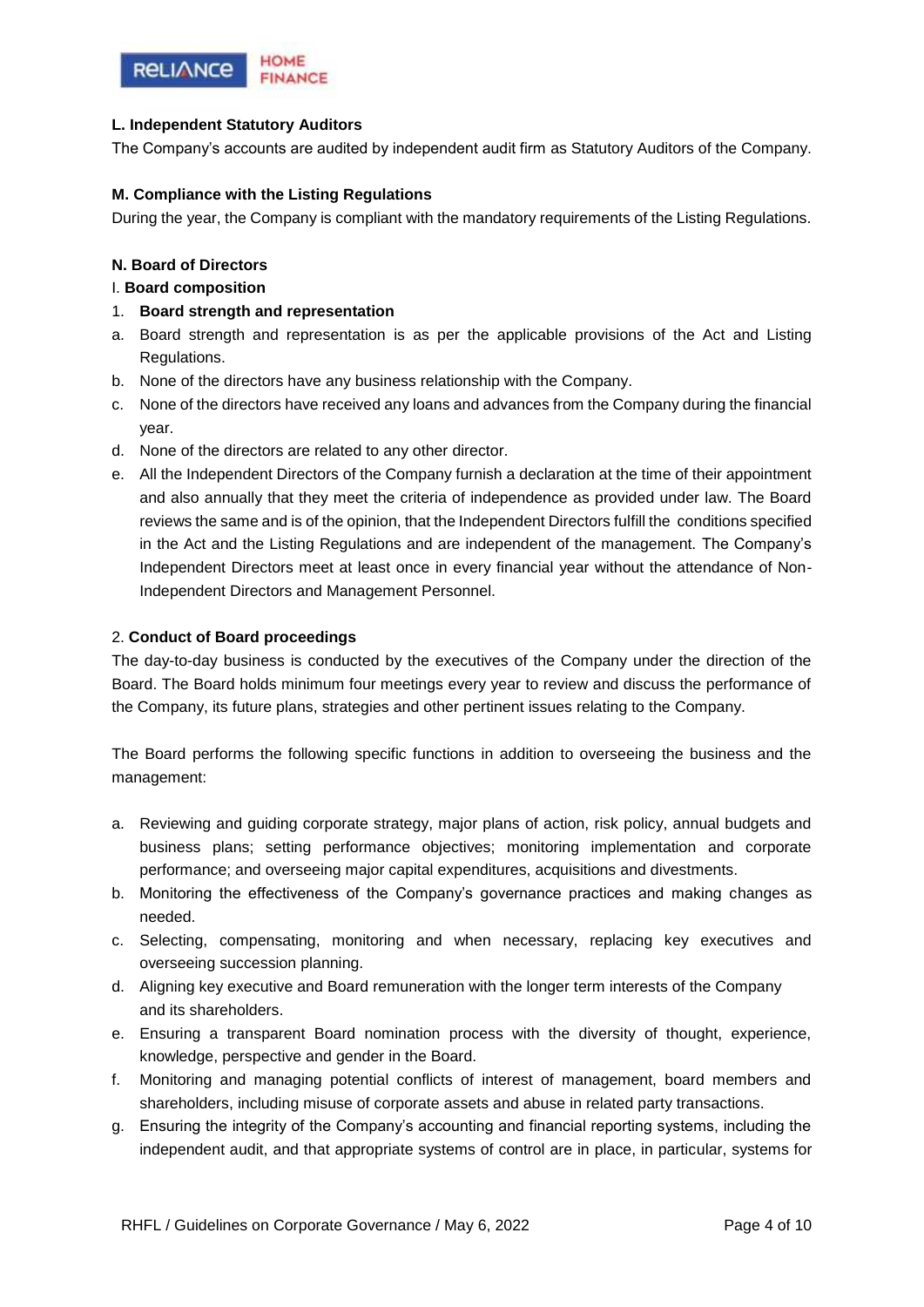

risk management, financial and operational control, and compliance with the law and relevant standards.

- h. Overseeing the process of disclosure and communications.
- i. Monitoring and reviewing Board Evaluation Framework.

## II. **Audit Committee**

The Company has an Audit Committee. The composition and terms of reference of Audit Committee are in compliance with the provisions of Section 177 of the Companies Act, 2013, Listing Regulations, the NHB / RBI Directions and other applicable laws. All the Members of the Committee possess financial / accounting expertise / exposure.

The Audit Committee, *inter-alia*, advises the management on the areas where systems, processes, measures for controlling and monitoring revenue assurance, internal audit and risk management can be improved.

The terms of reference, *inter-alia*, comprises the following:

- 1. Oversight of the Company's financial reporting process and the disclosure of its financial information to ensure that the financial statement is correct, sufficient and credible;
- 2. Recommendation for appointment, remuneration and terms of appointment of auditors of the Company;
- 3. Approval of payment to statutory auditors for any other services rendered by the statutory auditors;
- 4. Reviewing, with the management, the annual financial statements and auditor's report thereon before submission to the Board for approval, with particular reference to:
	- a. matters required to be included in the Directors' Responsibility Statement to be included in the Boards' report in terms of clause (c) of sub-section 3 of Section 134 of the Companies Act, 2013.
	- b. changes, if any, in accounting policies and practices and reasons for the same.
	- c. major accounting entries involving estimates based on the exercise of judgment by management.
	- d. significant adjustments made in the financial statements arising out of audit findings.
	- e. compliance with listing and other legal requirements relating to financial statements.
	- f. disclosure of any related party transactions.
	- g. modified opinion(s) in the draft audit report.
- 5. Reviewing, with the management, the quarterly financial statements before submission to the Board for approval;
- 6. Reviewing, with the management, the statement of uses / application of funds raised through an issue (public issue, rights issue, preferential issue, etc.), the statement of funds utilised for purposes other than those stated in the offer document / prospectus / notice and the report submitted by the monitoring agency monitoring the utilisation of proceeds of a public or rights issue and making appropriate recommendations to the Board to take up steps in this matter;
- 7. Review and monitor the auditor's independence and performance and effectiveness of audit process;
- 8. Subject to and conditional upon the approval of the Board of Directors, approval of Related Party Transactions (RPTs) or subsequent modifications thereto. Such approval can be in the form of omnibus approval of RPT subject to conditions not inconsistent with the conditions specified in Regulation 23(2) and Regulation 23(3) of the Listing Regulations;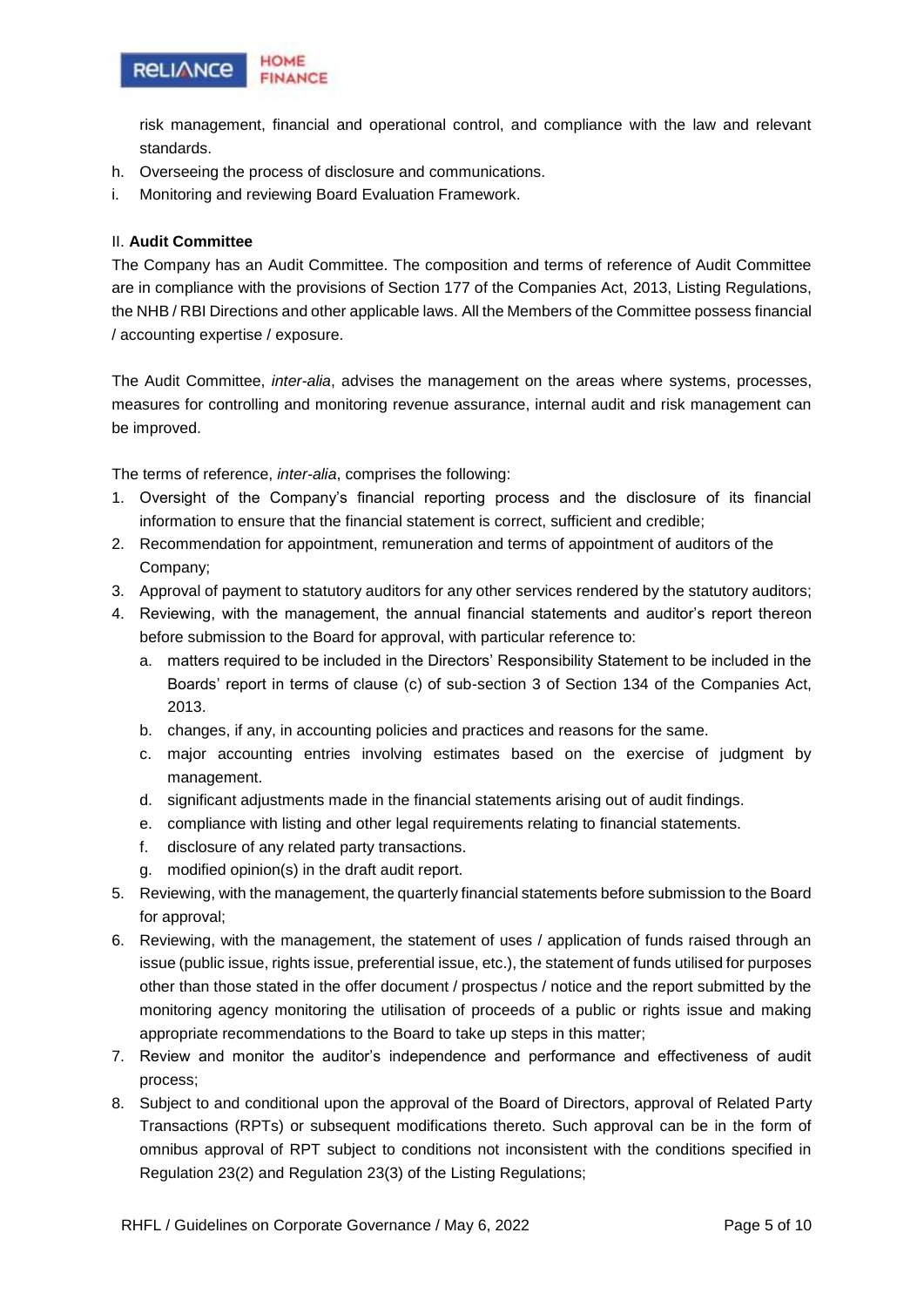

- 9. Subject to review by the Board of Directors, review on quarterly basis of RPTs entered into by the Company pursuant to each omnibus approval given pursuant to (8) above;
- 10. Scrutiny of inter-corporate loans and investments;
- 11. Valuation of undertakings or assets of the Company, wherever it is necessary;
- 12. Review the Company's established system and processes of internal financial controls and risk management systems;
- 13. Reviewing, with the management, performance of statutory and internal auditors, adequacy of the internal control systems; 14. Reviewing the adequacy of internal audit function, if any, including the structure of the internal audit department, staffing and seniority of the official heading the department, reporting structure coverage and frequency of internal audit;
- 14. Discussion with internal auditors of any significant findings and follow up there on;
- 15. Reviewing the findings of any internal investigations by the internal auditors into matters where there is suspected fraud or irregularity or a failure of internal control systems of a material nature and reporting the matter to the Board;
- 16. Discussion with statutory auditors before the audit commences, about the nature and scope of audit as well as post-audit discussion to ascertain any area of concern;
- 17. To look into the reasons for substantial defaults in the payment to the depositors, debenture holders, shareholders (in case of non-payment of declared dividends) and creditors;
- 18. To review the functioning of the Whistle Blower mechanism;
- 19. Approval of appointment of CFO (i.e., the whole-time Finance Director or any other person heading the finance function or discharging that function) after assessing the qualifications, experience and background, etc. of the candidate;
- 20. Review of compliances as per the provisions of the Securities and Exchange Board of India (Prohibition of Insider Trading) Regulations, 2015, at least once in a financial year and shall also verify that the systems for internal control are adequate and are operating effectively; and
- 21. Carrying out any other function as is mentioned in the terms of reference of the Audit Committee.
- 22. Consider and comment on rationale, cost benefits and impact of schemes involving merger, demerger, amalgamation etc., on the Company and its shareholders.

Explanation (i): The term "related party transactions" shall have the same meaning as provided in Regulation 23 of the Listing Regulations.

The Audit Committee is also authorised to:

- 1. Investigate any activity within its terms of reference;
- 2. Obtain outside legal or other professional advice;
- 3. Have full access to information contained in the records of the Company;
- 4. Secure attendance of outsiders with relevant expertise, if it considers necessary;
- 5. Call for comments from the auditors about internal controls systems and the scope of audit, including the observations of the auditors;
- 6. Review financial statements before submission to the Board; and
- 7. Discuss any related issues with the internal and statutory auditors and the management of the Company.

The Audit Committee shall mandatorily review the following information:

1. Management discussion and analysis of financial condition and results of operations;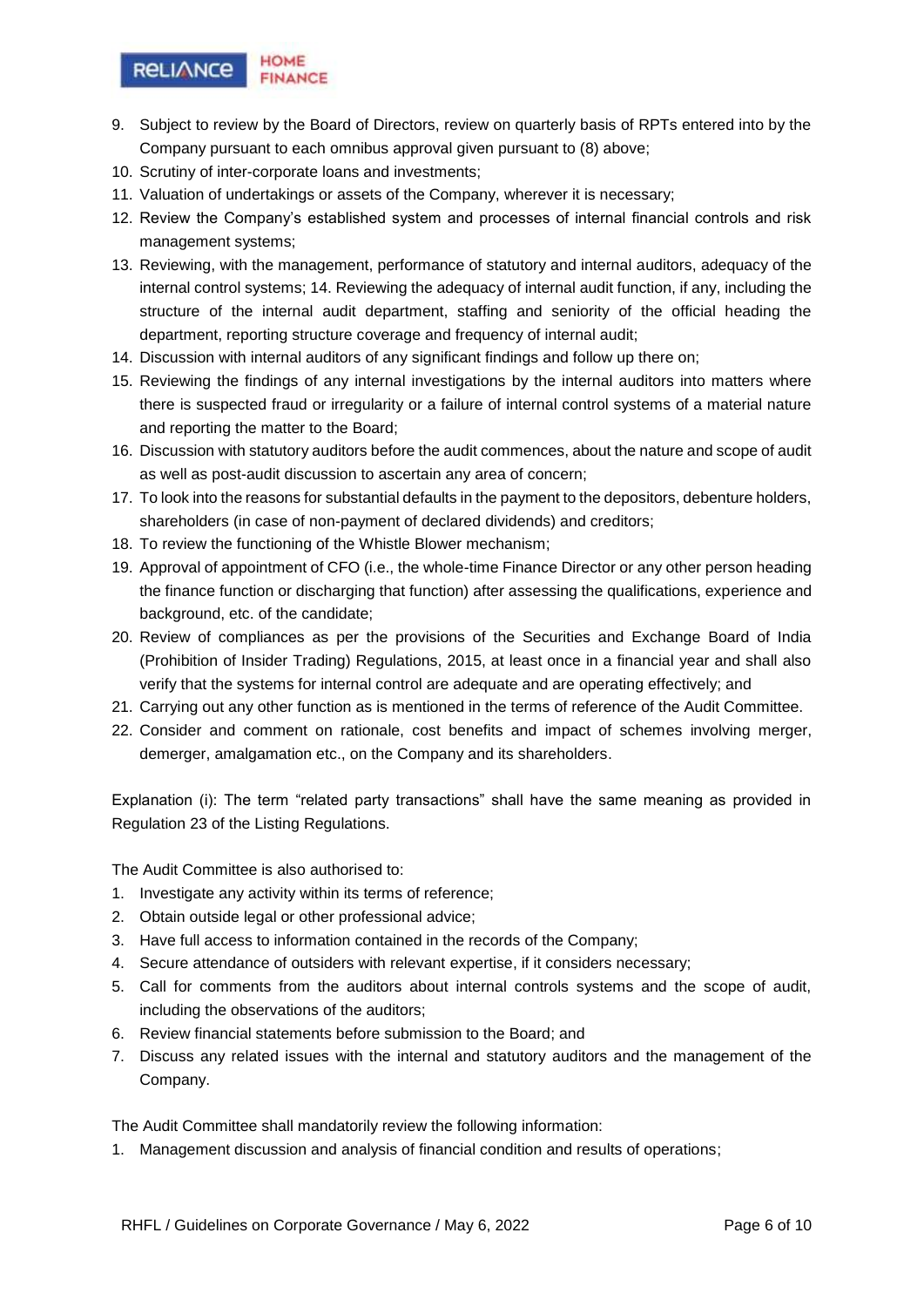

- 2. Statement of significant related party transactions (as defined by the Audit Committee), submitted by management;
- 3. Management letters / letters of internal control weaknesses issued by the statutory auditors;
- 4. Internal audit reports relating to internal control weaknesses;
- 5. The appointment, removal and terms of remuneration of the chief internal auditor shall be subject to review by the Audit Committee; and
- 6. Statement of deviations:
	- a) quarterly statement of deviation(s) including report of monitoring agency, if applicable, submitted to stock exchange(s) in terms of Regulation 32(1) of the Listing Regulations; and
	- b) annual statement of funds utilised for purposes other than those stated in the offer document / prospectus / notice in terms of Regulation 32(7) of the Listing Regulations.

#### III. **Nomination and Remuneration Committee**

The Company has a Nomination and Remuneration Committee. The composition and terms of reference of Nomination and Remuneration Committee are in compliance with the provisions of Section 178 of the Companies Act, 2013, Listing Regulations, the NHB / RBI Directions and other applicable laws.

The terms of reference, *inter-alia*, comprises the following:

- 1. To follow the process for selection and appointment of new directors and succession plans;
- 2. Recommend to the Board from time to time, a compensation structure for Directors and the senior management personnel;
- 3. Identifying persons who are qualified to be appointed as Directors and who may be appointed in senior management in accordance with the criteria laid down and to recommend their appointment and / or removal to the Board;
- 4. Formulation of the criteria for evaluation of performance of Independent Directors, the Board and the Committee(s) thereof;
- 5. To assess whether to extend or continue the term of appointment of the Independent Directors, on the basis of the report of performance evaluation of Independent Directors;
- 6. Devising a policy on Board diversity;
- 7. Performing functions relating to all share based employees benefits;
- 8. Formulation of the criteria for determining qualifications, positive attributes and independence of a director and recommend to the Board of Directors a policy relating to the remuneration of the Directors, Key Managerial Personnel and other employees; and
- 9. Recommending to the Board, all remunerations, in whatever form, payable to Senior Management of the Company.

Policy on appointment and remuneration for Directors, Key Managerial Personnel and Senior Management Employees has been provided on the website of the Company.

#### **Criteria for making payments to non-executive directors**

The remuneration to non-executive directors is benchmarked with the relevant market, performance oriented, balanced between financial and sectoral market, based on comparative scales, aligned to corporate goals, role assumed and number of meetings attended.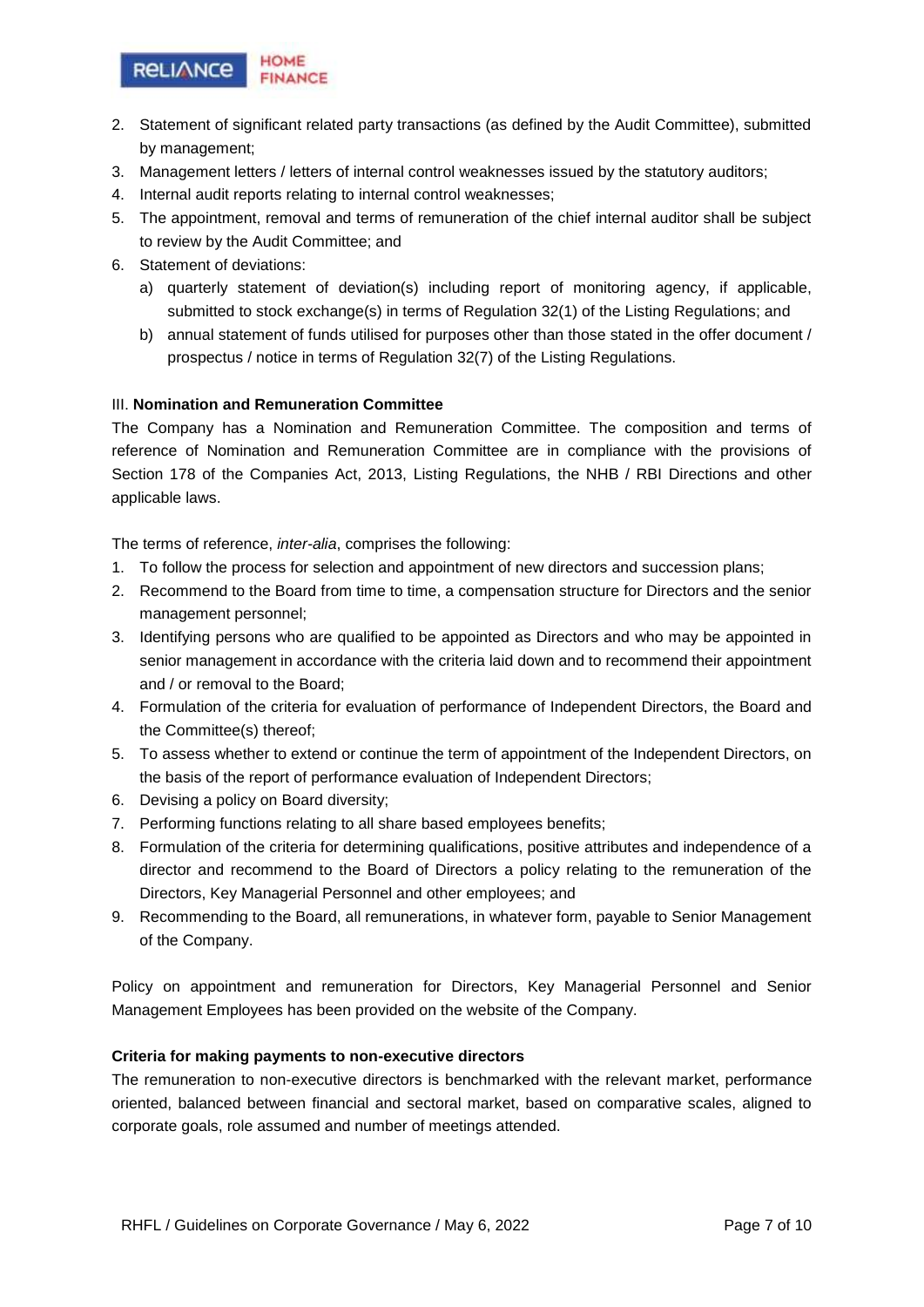

The Company has not paid any remuneration to its Directors other than sitting fees for attending the meeting of the Board and Committee(s). Pursuant to the limits approved by the Board, all non-executive directors were paid sitting fees of Rs.40,000 (excluding goods and services tax) for attending each meeting of the Board and its Committee(s). No remuneration by way of commission to the non-executive directors. The Company has so far not issued any stock options to its non-executive directors. There were no other pecuniary relationships or transactions of non-executive directors vis-à-vis the Company.

## **Employee Stock Option Scheme**

Employee Stock Option Scheme (the "Scheme") has been implemented by the Company to the eligible employees based on specified criteria. The Scheme is in compliance with the requirements of the Securities and Exchange Board of India (Share Based Employee Benefits) Regulations, 2014.

## IV. **Stakeholders Relationship Committee**

The Company has a Stakeholders Relationship Committee. The composition and terms of reference of Stakeholders Relationship Committee are in compliance with the provisions of Section 178 of the Companies Act, 2013, Listing Regulations and other applicable laws.

The terms of reference, *inter-alia*, comprises the following:

- 1. Resolving the grievances of the security holders of the Company including complaints related to transfer / transmission of shares, non-receipt of annual report, non-receipt of declared dividends, issue of new / duplicate certificates, general meetings, etc.;
- 2. Reviewing the measures taken for effective exercise of voting rights by shareholders;
- 3. Reviewing the service standards adopted by the Company in respect of various services being rendered by the Registrar & Transfer Agent; and
- 4. Review the various measures and initiatives taken by the Company for reducing the quantum of unclaimed dividends and ensuring timely receipt of dividend warrants / annual reports / statutory notices by the shareholders of the Company.

Investors queries / grievances are normally attended within a period of 3 days from the date of receipt thereof, except in cases involving external agencies or compliance with longer procedural requirements specified by the authorities concerned.

#### V. **Corporate Social Responsibility (CSR) Committee**

The Company has a Corporate Social Responsibility (CSR) Committee. The composition and terms of reference of Corporate Social Responsibility (CSR) Committee are in compliance with the provisions of Section 135 of the Companies Act, 2013 and other applicable laws. The Committee's prime responsibility is to assist the Board in discharging its social responsibilities by way of formulating and monitoring implementation of the framework of 'Corporate Social Responsibility Policy'.

The CSR Committee has formulated a CSR policy indicating the activities to be undertaken by the Company.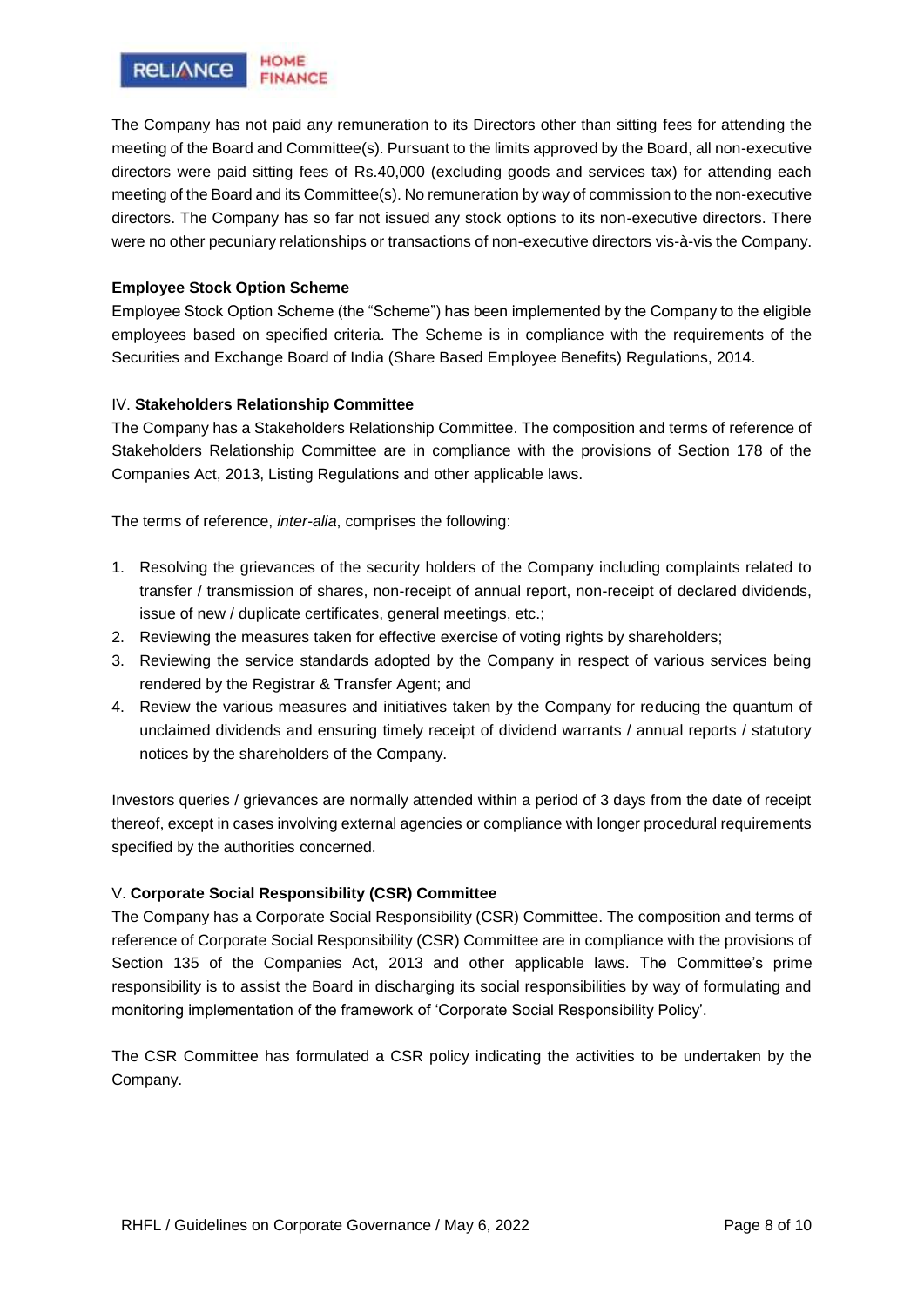

## VI. **Risk Management Committee**

The Company has a Risk Management Committee. The composition and terms of reference of Risk Management Committee is in compliance with the provisions of the NHB / RBI Directions and other applicable laws.

The Committee is authorised to discharge its responsibilities as follows:

- 1. Overseeing and approving the risk management, internal compliance and control policies and procedures of the Company;
- 2. Overseeing the design and implementation of the risk management and internal control systems (including reporting and internal audit systems), in conjunction with existing business processes and systems, to manage the Company's material business risks;
- 3. Review and monitor the risk management plan, cyber security and related risks;
- 4. Setting reporting guidelines for management;
- 5. Establishing policies for the monitoring and evaluation of risk management systems to assess the effectiveness of those systems in minimizing risks that may impact adversely on the business objectives of the Company;
- 6. Oversight of internal systems to evaluate compliance with corporate policies;
- 7. Providing guidance to the Board on making the Company's risk management policies.
- 8. Formulating a detailed risk management policy which shall include:
	- a. A framework for identification of internal and external risks specifically faced by the listed entity, in particular including financial, operational, sectoral, sustainability (particularly, ESG related risks), information, cyber security risks or any other risk as may be determined by the Committee.
	- b. Measures for risk mitigation including systems and processes for internal control of identified risks.
	- c. Business continuity plan.
- 9. Ensuring that appropriate methodology, processes and systems are in place to monitor and evaluate risks associated with the business of the Company;
- 10. Monitoring and overseeing implementation of the risk management policy, including evaluating the adequacy of risk management systems;
- 11. Periodically reviewing the risk management policy, at least once in two years, including by considering the changing industry dynamics and evolving complexity;
- 12. Keeping the board of directors informed about the nature and content of its discussions, recommendations and actions to be taken;
- 13. Reviewing the appointment, removal and terms of remuneration of the Chief Risk Officer (if any).

The minutes of the meetings of all the Committee(s) of the Board of Directors are placed before the Board.

During the year, the Board has accepted all the recommendations of all the Committee(s).

## VII. **IT Strategy Committee**

The Company has a IT Strategy Committee. The composition and terms of reference of IT Strategy Committee is as per NHB/ND/DRS/Policy Circular No. 90/2017-18 dated June 15, 2018.